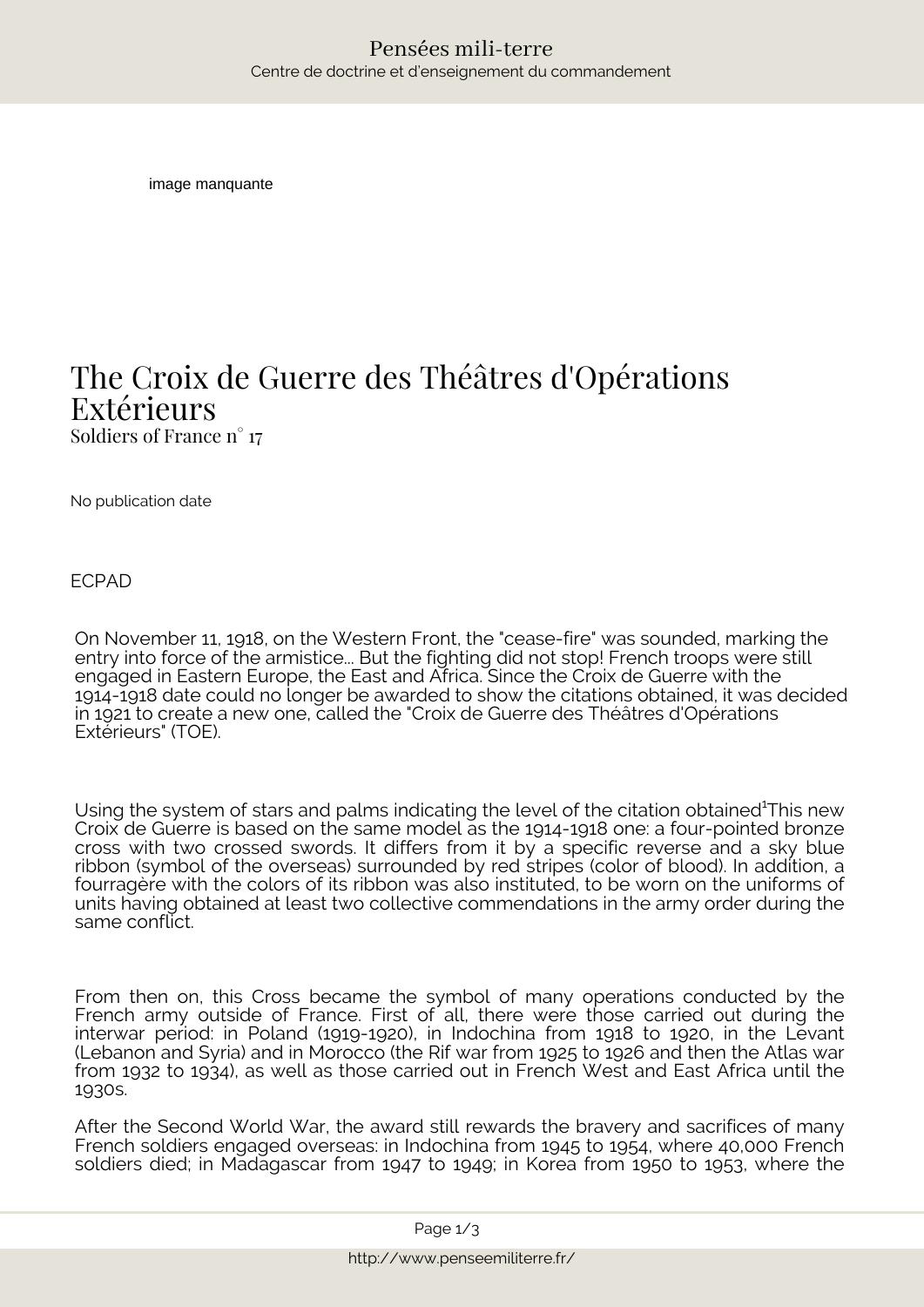French battalion was cited four times in the army order; during the Franco-British intervention in Suez in 1956; during the Gulf War from 1990 to 1991, when the Daguet division distinguished itself against Iraqi forces as part of the international coalition.

The last operation in which the TOE War Cross was awarded was the entry of NATO forces into Kosovo in 1999. On this occasion, the<sup>3rd</sup> Marine Infantry Parachute Regiment (RPIMa) added a citation to the order of the brigade, on the Croix de Guerre des TOE of its flag, thus completing those obtained in Indochina.

However, a question is often asked: while any military intervention opens the possibility of obtaining citations, why are they materialized either on the Gold Medal of National Defense, or on the Military Valor Cross, or on a War Cross? There are three cases:

- On the national territory within the framework of domestic operations (*Harpie* in Guyana or *Sentinel* for example) or during external operations when the level of the citation does not justify the award of a Cross (of War or Military Valor), citations are awarded with the gold medal of national defense.
- During a military intervention outside the national territory without France having officially declared war (UN or NATO peacekeeping operations, military assistance missions such as in the Sahel), citations can be awarded with the Military Valor Cross.
- Finally, during an intervention outside the national territory but where France is officially in a war situation (against Iraq in 1990 or Serbia in 1999), citations are awarded with the Croix de Guerre des Théâtres d'Opérations Extérieurs.

## **For more information**

- Collective work The Mark of Courage, d. LBM 2005 ;

- Museum of the Legion of Honor and Orders of Chivalry, 2 rue de la Légion d'Honneur,

## 75007 PARIS;

- www.croixdeguerre-valeurmilitaire.fr, site of the national association of the Croix de Guerre and Military Valor;

- www.france-phaleristique.com, site of general information on the French orders and decorations

French orders and decorations.

-------------------------------------------------------------------

<sup>1 -</sup> Bronze star: regiment or brigade; silver star: division; vermeil star: army corps; bronze palm: army; silver palm: to replace 5 bronze